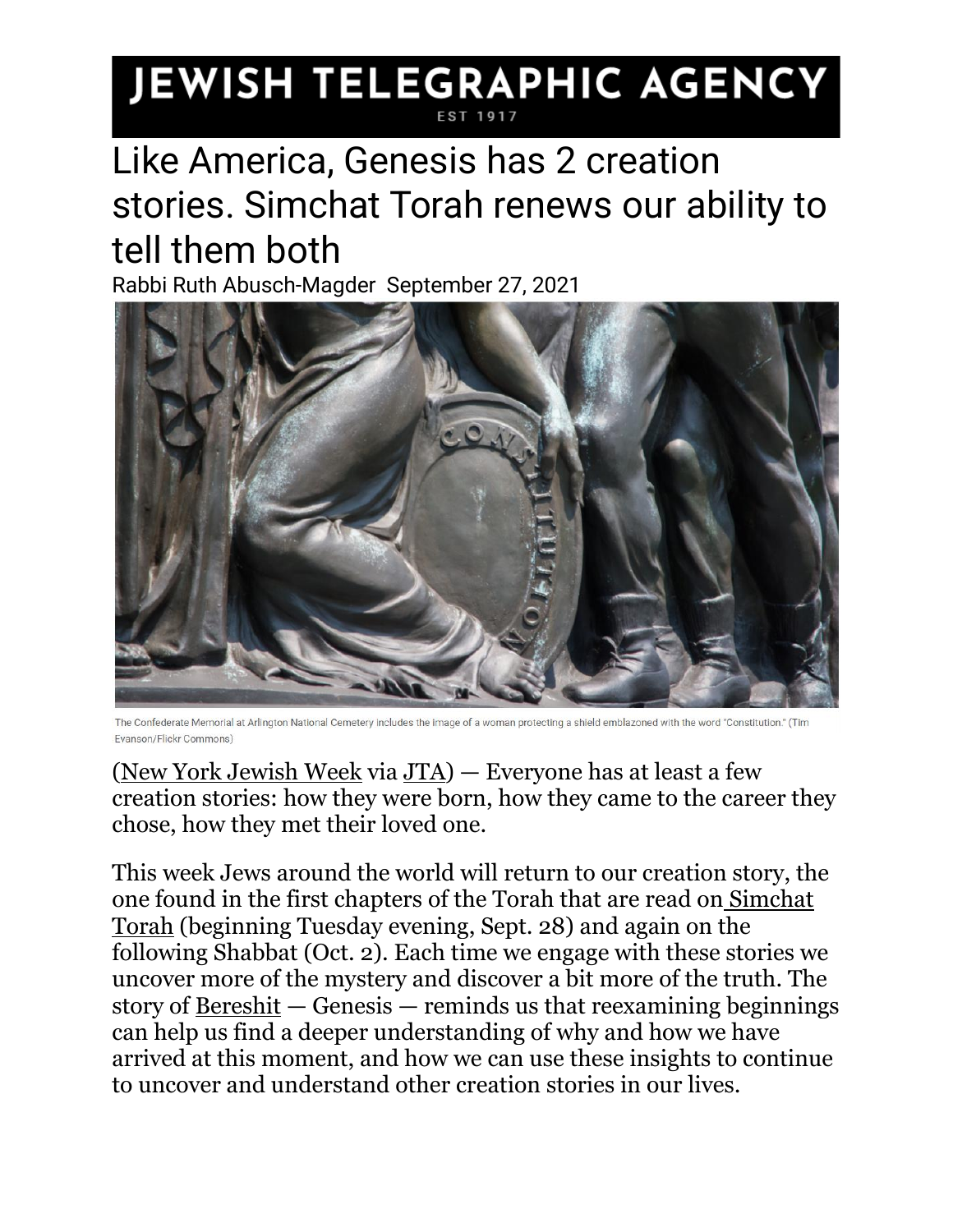This year, with America's creation story the subject of fierce ideological debate, I am thinking about what we can learn from Bereshit about American history.

The story of creation as presented in the Torah is really two versions of the story. The first story is found at the end of the first chapter of the book of Genesis. In this version, God creates a being in the divine image, both male and female. This being or beings (it is a bit unclear) share the same place in the broader hierarchy ruling over all the other living creatures. Male and female are equal, they have distinct names and personas. Neither one precedes the other. While this sets up a binary gender dynamic that creates its own problems, it also embeds male/female equality into the foundation of our culture and story. From this moment forward binary equality is part of Jewish life and tradition.

The second story of creation comes in the second chapter of the book of Genesis. In this version, God first creates a singular, male being. God brings all sorts of creatures into the world to be company for the man, but none of the animals truly completes him. God decides it is not good for the man to be alone. While the man sleeps, God removes a rib from Adam's side and from this manly rib fashions a woman. She is derived from him and there to complement and complete him. Man is first, woman is secondary. From here on men are at the center of Jewish life and tradition and women play a supporting, secondary role.

Scholars have tried to reconcile these [two versions of the Jewish](https://www.myjewishlearning.com/article/the-two-creation-stories/)  [creation myth;](https://www.myjewishlearning.com/article/the-two-creation-stories/) it is not easily done. The contradictions reverberate throughout Jewish life: There are many ways in which man and woman are equal to each other within Jewish life and there are many ways in which they are not. While it would be easier to have a singular narrative to either celebrate or revile, we are forced to live with the contradictions.

From the start, our tradition has encouraged us to embrace complexity. We understand that complexity can coexist with wholeness.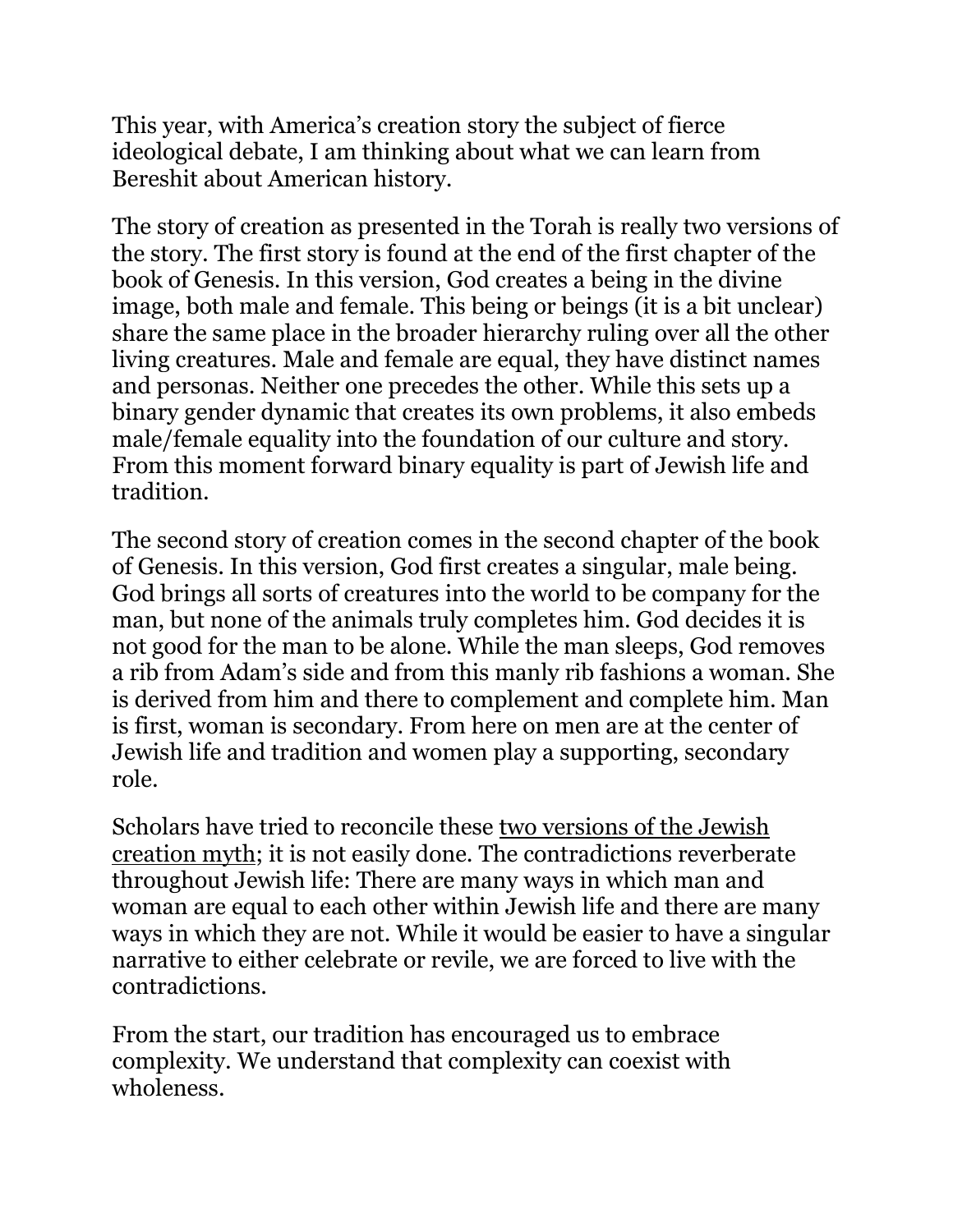The contemporary fight over American history  $-$  as embodied by the ["1619 Project" that seeks to anchor the country's creation story in the](https://www.washingtonpost.com/lifestyle/style/1619-project-took-over-2020-inside-story/2020/10/13/af537092-00df-11eb-897d-3a6201d6643f_story.html)  [year](https://www.washingtonpost.com/lifestyle/style/1619-project-took-over-2020-inside-story/2020/10/13/af537092-00df-11eb-897d-3a6201d6643f_story.html) the first enslaved people were brought from Africa to North America, and [efforts by conservatives to ensure it is not taught in](https://www.theatlantic.com/ideas/archive/2021/05/why-conservatives-want-cancel-1619-project/618952/)  [schools](https://www.theatlantic.com/ideas/archive/2021/05/why-conservatives-want-cancel-1619-project/618952/) — is a fight over complexity. And the lessons we learn from the biblical telling of creation enable us to better navigate our national creation story.

The United States was founded on a platform of freedom and equality for all. Our brave colonial forefathers broke with the British monarchy and its hierarchical structures and governance. The Constitution enshrines freedoms for all. Many have died fighting for this vision of society. Laws and policies have been shaped to bolster this ideal. With the Constitution as our guide, we have sought this equality in our schools, our elections and our social interactions.

This is the founding narrative that makes Americans proud of their country. For too long, it was the only narrative taught in our schools. It is easy to celebrate this version. It is a promise that draws immigrants to our shores, believing that they too can be part of this dream. It is hopeful. It is inclusive. And in many ways it is real.

We must also hold that this vision was intentionally created with limits. The founders enshrined this vision of equality within a system that sustained white supremacy over people cast as non-white. Unlike the Constitution, this principle was not originally written on paper but enacted by white people on the bodies of generations of enslaved Africans, displaced and murdered indigenous peoples and their descendants. Many people have suffered and died because of this system of white supremacy. Beginning before the nation's founding and continuing to this day, countless laws and policies perpetuated this vision of domination and inequality. We see the impact in our schools, our prisons our elections and our social interactions.

That both these foundational narratives could and do exist side by side is hard to reconcile, both in theory and in practice. The contradictions in these narratives haunt us daily in the United States. The fundamental mismatch between them is a source of ongoing friction.